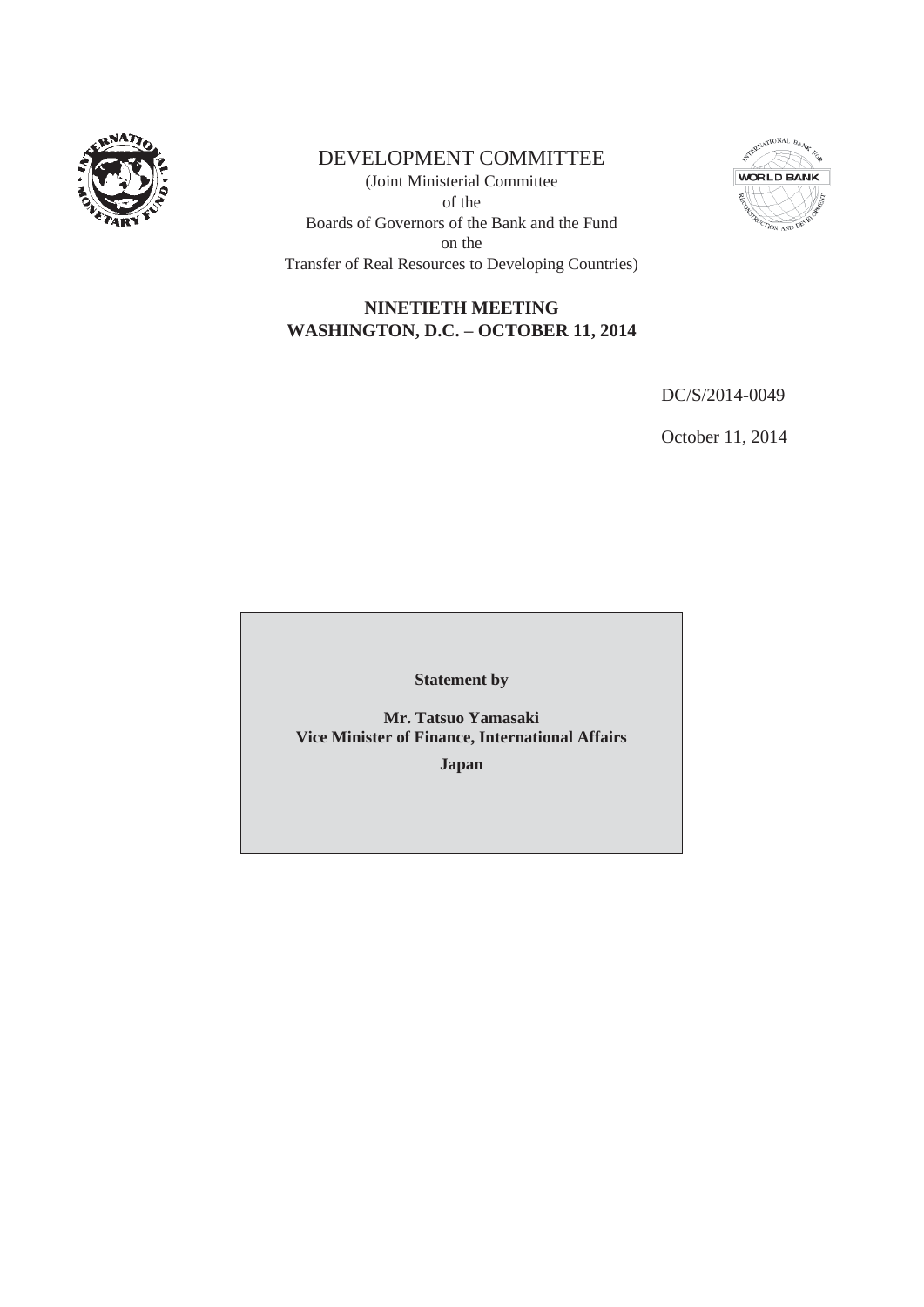#### **Statement by**

## **Mr. Tatsuo Yamasaki Vice Minister of Finance, International Affairs**

#### **Japan**

## **90th Meeting of the Development Committee**

## **October 11, 2014 Washington, D.C.**

First of all, let us express sympathy to the people suffering from Ebola and offer our condolences to the families that have lost loved ones. We highly appreciate the strong leadership that the World Bank has displayed in the provision of concerted support by international organizations and governments to the West African Countries where the Ebola epidemic is spreading. Humanitarian aid to tackle this crisis needs to be provided. As President Kim proposed, it is essential to ease the people's fear and to contain economic damage as soon as possible by promptly taking adequate actions. Japan has announced financial assistance worth more than 45 million dollars and will continue to contribute to containing the Ebola epidemic.

While many developing and emerging countries have been showing steady economic growth, many people are still living in extreme poverty or face the immediate risk of falling into poverty due to various shocks. We note that the World Bank Group (WBG) has set two strategic goals of "ending extreme poverty by 2030" and "promoting shared prosperity" in order to address such challenges. To this end, the WBG adopted new operational strategies and has been carrying out organizational and budget reforms. In what follows, I would like to present the efforts Japan has made for development assistance in collaboration with the WBG from the perspective of promoting shared prosperity, and express our expectations of the WBG.

## **Japan's efforts for development assistance in collaboration with the WBG—Promoting Shared Prosperity**

There are two important elements in facilitating shared prosperity in developing countries. The first one is to achieve steady economic growth, which is a prerequisite for sharing the benefits of any growth. The second is to manage economic policies and create jobs to ensure that the vulnerable do not get left behind. While it is necessary to identify and to remove impediments to shared prosperity inherent to each country, Japan will particularly cooperate with the WBG in the following fields: healthcare; disaster risk management; global environmental issues; promotion of infrastructure investments using private funds; and capacity building of governments' results management.

#### **(1) Healthcare**

Despite the emergency response by the international community to the countries suffering from the Ebola epidemic, the number of people infected with Ebola has been increasing. To contain and eradicate Ebola and other infectious diseases, it is essential not only to take measures to contain specific infectious diseases but also to strengthen overall health systems along with improving public health. We also need to develop a health system that can address all healthcare needs, including noncommunicable diseases so that all individuals can contribute to economic and social development by exercising their abilities throughout their lives while staying in good health.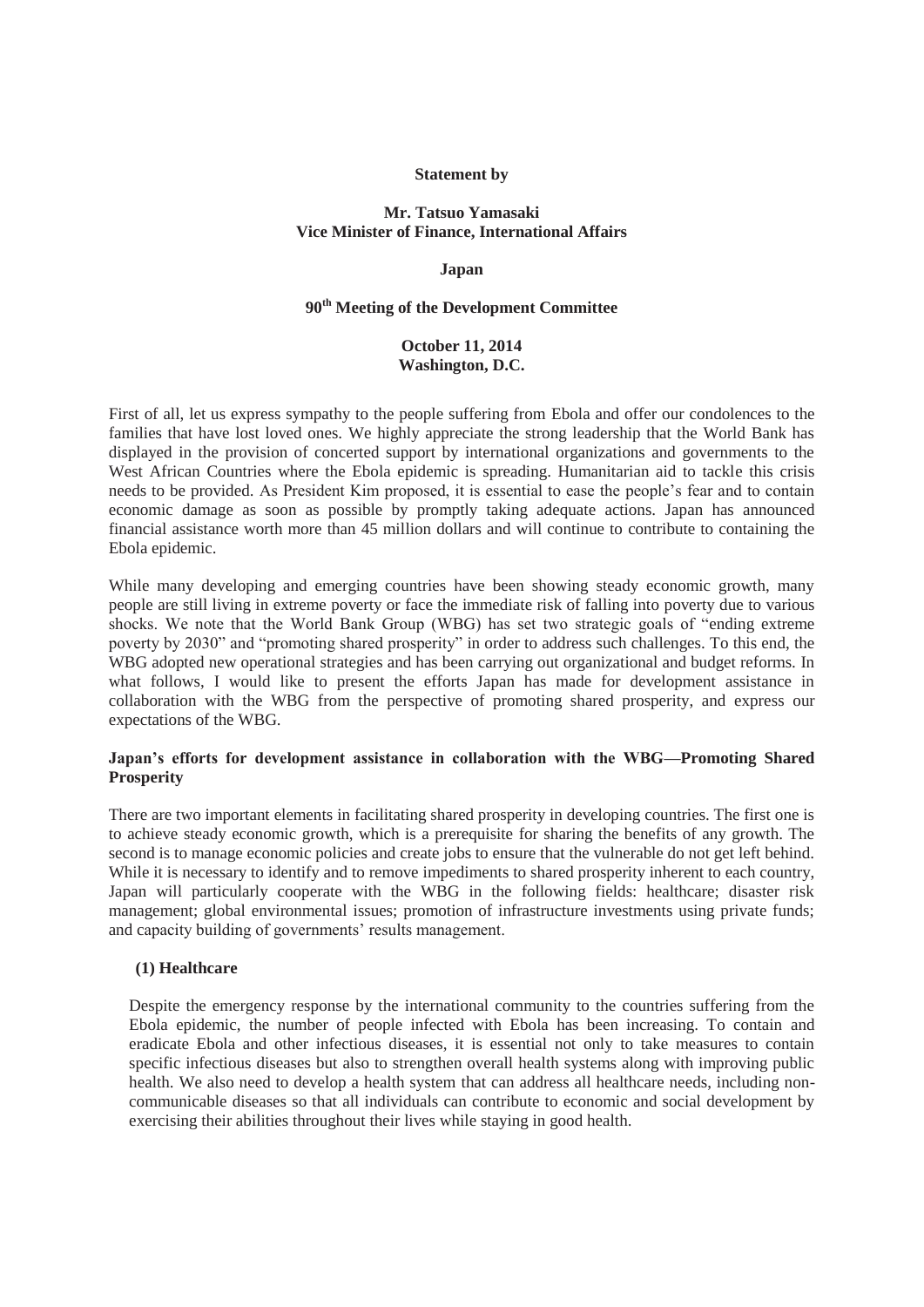Achieving universal health coverage (UHC) is of particular importance where all people can receive healthcare services at an affordable cost as needed. Japan has been conducting a joint study with the World Bank for about two years to extract experiences and lessons regarding UHC in eleven countries, including Japan, and explore the feasibility of applying them to other developing countries. We are pleased to have the opportunity to deliver the results of the study at the Annual Meetings. Japan remains committed to cooperating with the World Bank in disseminating the contents of the joint study at various opportunities, and in providing technical assistance to help developing countries introduce UHC in a way tailored to their respective circumstances.

#### **(2) Disaster Risk Management (DRM)**

Vulnerable people, including the poor, are most likely to be affected by natural disasters, which have tended to be increasing in scale in recent years due to the effects of climate change. These natural disasters could instantly destroy many years of development efforts and achievements. Japan welcomes the fact that DRM and climate change were identified as priority areas in the IDA 17th replenishment (IDA-17). Japan is paying close attention to the implementation of one of the IDA-17 policy commitments: "screening all new IDA operations for climate change and disaster risks and, where risks exist, taking appropriate resilience measures."

Japan and the World Bank launched a new joint program for DRM in February this year. The World Bank DRM Hub based in Tokyo has made good progress and already started projects. Japan will work with the World Bank to further promote assistance for DRM to developing countries with our abundant knowledge and experience accumulated over many years in the field of DRM.

#### **(3) Global Environmental Issues**

To promote shared prosperity, it is also important to preserve the global environment that we see as a "global public good." If global environmental issues are left unattended, they could increase the number of vulnerable people by raising the probability of natural disaster. At the UN Climate Summit in September this year, Japan pledged assistance for developing countries, including human resource development for about 14,000 people over the next three years in the area of climate change, an "Adaptation Initiative" to support the adaptive capacity of developing countries in a holistic manner, and the promotion of technological innovation and dissemination. Japan also announced the early submission of its intended nationally determined contribution and financial contribution to the Green Climate Fund, as contributions to the future international framework.

We welcome the selection of climate change as one of the priority areas of the IDA-17 and the successful completion of the sixth replenishment of the Global Environment Facility (GEF), which achieved the largest-ever increase in its history. Japan is expecting that under the strong leadership of CEO Ishii, the GEF will play a larger role than before in the field of the preservation of the global environment through the "Integrated Approach," a new initiative that supports cross-sectorial and cross-border programs.

#### **(4) Promotion of Infrastructure Investments using private funds**

Meeting growing infrastructure needs is necessary to enable developing countries to achieve sustainable growth. To this end, it is important to mobilize private funds. Japan expects that the WBG will promote the formulation of infrastructure projects using private funds by utilizing its global network, high credibility among private investors, and diverse financial products, including credit enhancement, while maintaining high environmental and social standards in infrastructure development in developing countries. Japan will actively contribute to the Global Infrastructure